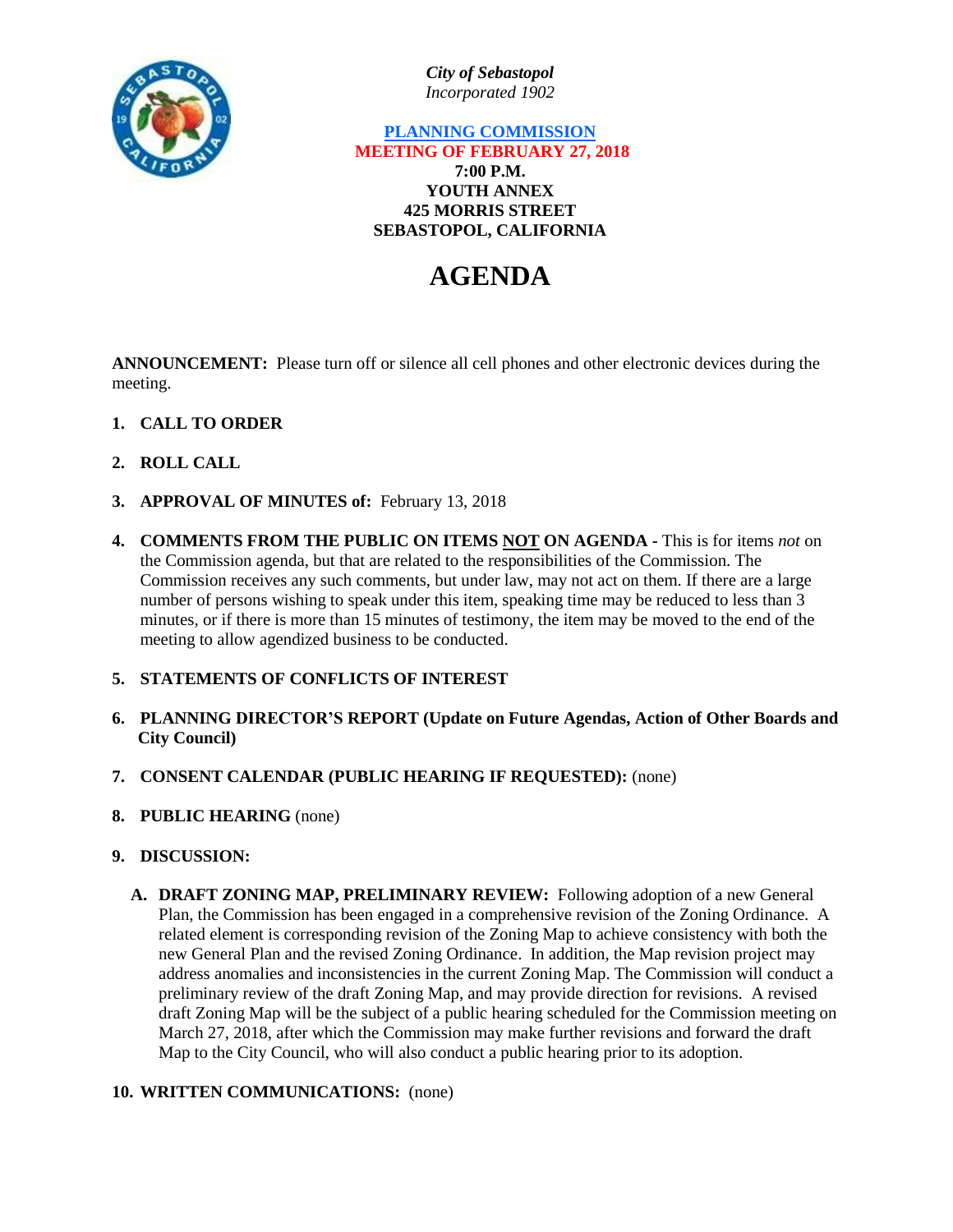**11. ADJOURNMENT:** This meeting will be adjourned to the next regular meeting of the Commission, be held on March 13, 2018, 2018 at 7:00 p.m. at the Sebastopol Youth Annex, 425 Morris Street, Sebastopol, CA 95472.

## **PUBLIC HEARING:**

The City of Sebastopol wishes to foster a constructive, respectful, and open process through its meeting procedures. Members of the public have the right to speak on all public hearings under discussion by the Planning Commission including consent calendar items, after being properly recognized by the Chairperson. The Commission requests that members of the public refrain from expressions of approval or disapproval (clapping, booing, hissing) of statements of other participants, which discourages the expression of a range of viewpoints, as well as lengthening meetings. The following is the hearing process:

- 1. The Chairperson opens public hearing.
- 2. Presentation of Staff Report from the Planning Department.
- 3. Commission Questions of Staff.
- 4. Presentation by the Project Applicant, Questions of Applicant from Commissioners. Applicant presentations should generally be limited to approximately 10 minutes or less.
- 5. Comments from members of the public. At the commencement of the public hearing, if you wish to speak, please come to the podium, or if no podium is available, raise your hand**.** After recognition by the Chairperson, it is requested that you give your name and address before beginning your remarks. Comments should be addressed to the Commission as a body and not the public or any individual member, staff person, or applicant. This is an opportunity for members of the public to make statements regarding matters of concern about the agendized matter, and not unrelated matters. The procedure does not provide for members of the public to conduct discussions with the applicant or Commission, unless specifically permitted by the Commission. Comments should be limited to 3 minutes or less.
- 6. The Chairperson may request that the applicant or staff respond to specific issues raised in the public comments.
- 7. The Chairperson closes the public hearing, but reserves the right to re-open the public hearing later that evening.
- 8. The Planning Commission deliberates on the project. Commissioners discuss the project; applicant or public comment is not permissible unless allowed by the Commission.
- 9. The Chairperson may re-open the public hearing to give the public or applicant the right to comment on the Planning Commission deliberation or bring forth new information to the Commission.
- 10.The Planning Commission takes action on the project by making one or more motions to approve, condition, deny, or continue (schedule further consideration for a future meeting) the matter.
- 11.Appeals may be filed of official actions upon filing of an appeal form and payment of the applicable appeal fee. Such appeals, including the appeal fee, must be filed within 7 days of the action. Appeals will be heard by the City Council.

#### **NOTES:**

The Sebastopol Planning Commission consists of seven (7) citizens appointed by the City Council for four-year terms. The Commissioners are voluntary and serve without any pay as a public service to the community. The Commission acts within the requirements of State and Federal laws, and within adopted standards of the Sebastopol Zoning Ordinance, Subdivision Ordinance and other regulations, and the policy directives of the Sebastopol General Plan. Each of the local regulations was adopted by the City Council with public input after noticed public hearings. Actions on project applications occur within the context of these community laws and policies.

The Planning Commission considers a range of requests for development permits, appeals, and planning policy matters, and conducts public hearings of many of its agenda items. Due to the number, complexity and public interest associated with some agenda items, meetings of the Commission can be lengthy. The